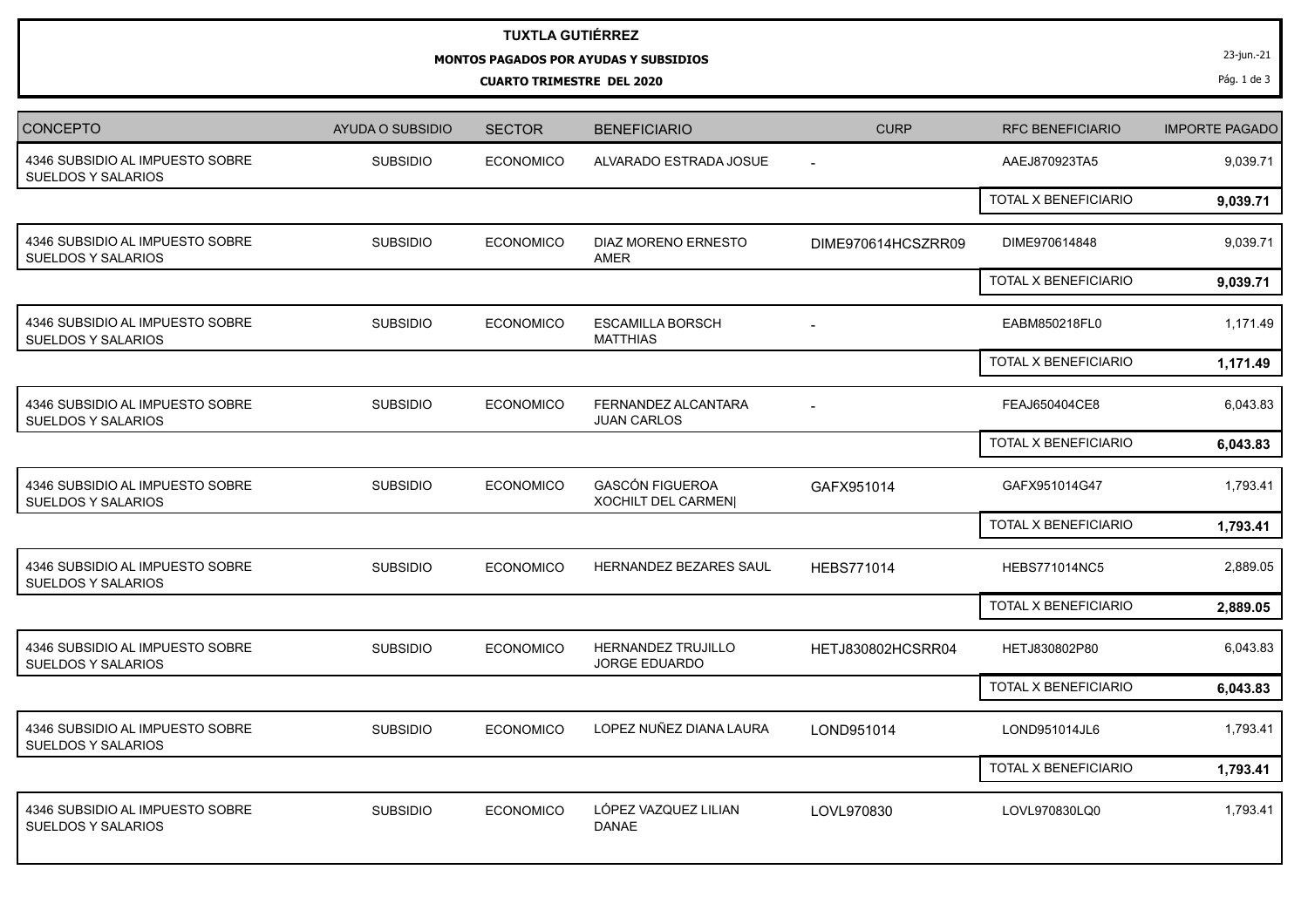| <b>CONCEPTO</b>                                              | AYUDA O SUBSIDIO | <b>SECTOR</b>    | <b>BENEFICIARIO</b>                       | <b>CURP</b>              | RFC BENEFICIARIO     | <b>IMPORTE PAGADO</b> |
|--------------------------------------------------------------|------------------|------------------|-------------------------------------------|--------------------------|----------------------|-----------------------|
|                                                              |                  |                  |                                           |                          | TOTAL X BENEFICIARIO | 1,793.41              |
| 4346 SUBSIDIO AL IMPUESTO SOBRE<br><b>SUELDOS Y SALARIOS</b> | <b>SUBSIDIO</b>  | <b>ECONOMICO</b> | MAZA ALVAREZ CARLOS                       | MAAC750521               | MAAC750521548        | 1,793.41              |
|                                                              |                  |                  |                                           |                          | TOTAL X BENEFICIARIO | 1,793.41              |
| 4346 SUBSIDIO AL IMPUESTO SOBRE<br>SUELDOS Y SALARIOS        | <b>SUBSIDIO</b>  | <b>ECONOMICO</b> | <b>MAYOR HERNANDEZ</b><br>PALOMA LUCERO   |                          | MAHP810830QN0        | 1,171.49              |
|                                                              |                  |                  |                                           |                          | TOTAL X BENEFICIARIO | 1,171.49              |
| 4346 SUBSIDIO AL IMPUESTO SOBRE<br><b>SUELDOS Y SALARIOS</b> | <b>SUBSIDIO</b>  | <b>ECONOMICO</b> | MEDONZA CASTAÑEDA<br>ALEJANDRO            | MECA760721HCSNSL04       | MECA760721BQ6        | 4,171.86              |
|                                                              |                  |                  |                                           |                          | TOTAL X BENEFICIARIO | 4,171.86              |
| 4346 SUBSIDIO AL IMPUESTO SOBRE<br>SUELDOS Y SALARIOS        | <b>SUBSIDIO</b>  | <b>ECONOMICO</b> | MOJICA CASTILLO ENRIQUE<br><b>ABDALA</b>  | $\overline{\phantom{a}}$ | MOCE880929TK8        | 12,602.73             |
|                                                              |                  |                  |                                           |                          | TOTAL X BENEFICIARIO | 12,602.73             |
| 4346 SUBSIDIO AL IMPUESTO SOBRE<br><b>SUELDOS Y SALARIOS</b> | <b>SUBSIDIO</b>  | <b>ECONOMICO</b> | MORALES CALVO YADIRA<br><b>DEL CARMEN</b> | MOCY970514               | MOCY970514J66        | 1,793.41              |
|                                                              |                  |                  |                                           |                          | TOTAL X BENEFICIARIO | 1,793.41              |
| 4346 SUBSIDIO AL IMPUESTO SOBRE<br>SUELDOS Y SALARIOS        | <b>SUBSIDIO</b>  | <b>ECONOMICO</b> | MORENO ESPINOZA CECILIA<br>VANESSA        | $\blacksquare$           | MOEC820419RX1        | 9,039.71              |
|                                                              |                  |                  |                                           |                          | TOTAL X BENEFICIARIO | 9,039.71              |
| 4346 SUBSIDIO AL IMPUESTO SOBRE<br><b>SUELDOS Y SALARIOS</b> | <b>SUBSIDIO</b>  | <b>ECONOMICO</b> | NURICUMBO PRADO<br>ALEJANDRO              | NUPA760627HCSRRL09       | NUPA760627SC6        | 6,043.83              |
|                                                              |                  |                  |                                           |                          | TOTAL X BENEFICIARIO | 6,043.83              |
| 4346 SUBSIDIO AL IMPUESTO SOBRE<br><b>SUELDOS Y SALARIOS</b> | <b>SUBSIDIO</b>  | <b>ECONOMICO</b> | PALACIOS BONIFAZ ALEXIS                   | PABA950430               | PABA950430PY3        | 1,793.41              |
|                                                              |                  |                  |                                           |                          | TOTAL X BENEFICIARIO | 1,793.41              |
| 4346 SUBSIDIO AL IMPUESTO SOBRE<br>SUELDOS Y SALARIOS        | <b>SUBSIDIO</b>  | <b>ECONOMICO</b> | PEREZ AQUINO CARLOS<br><b>CESAR</b>       |                          | PEAC940522l81        | 9,039.71              |
|                                                              |                  |                  |                                           |                          | TOTAL X BENEFICIARIO | 9,039.71              |